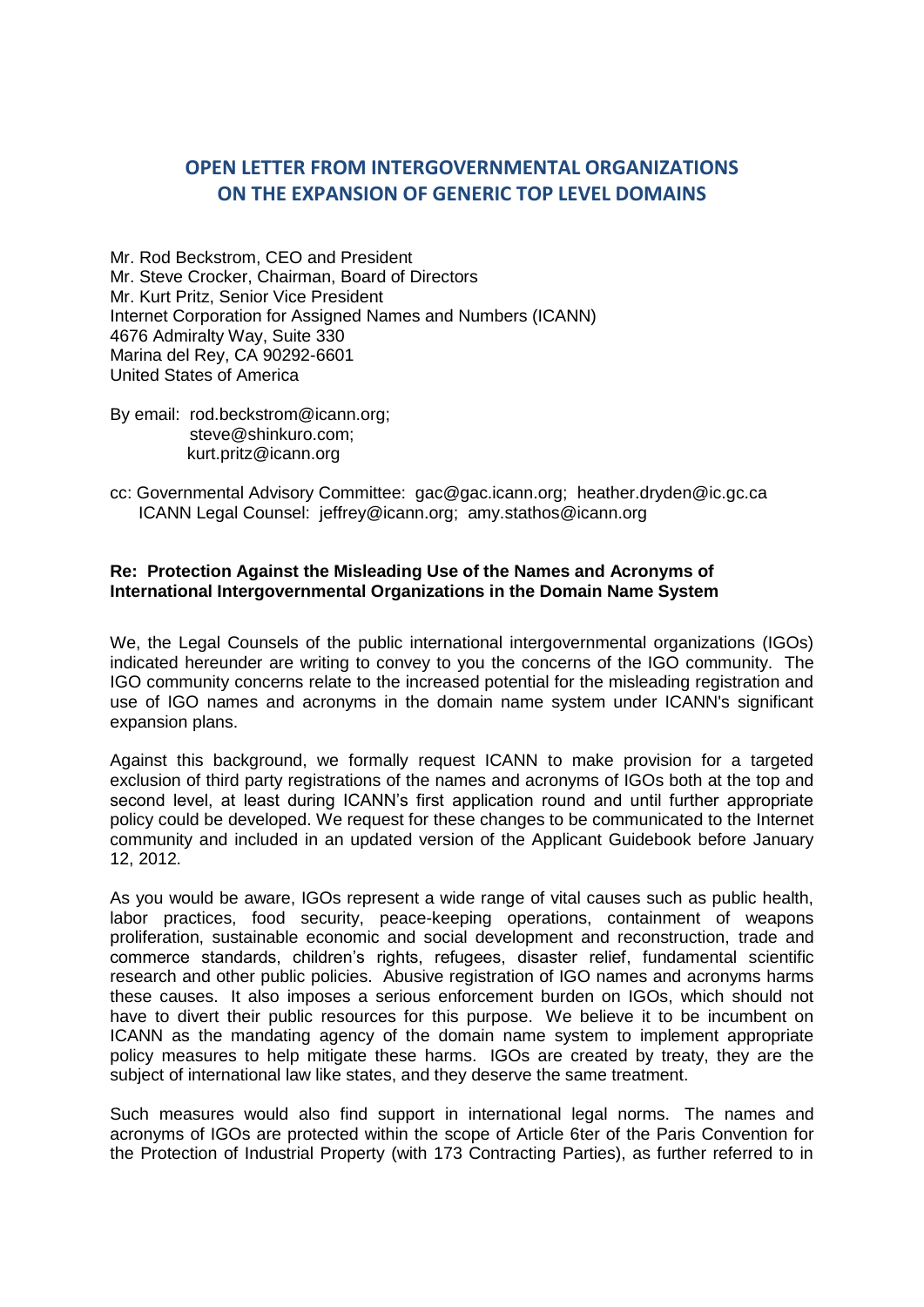Article 16 of the Trademark Law Treaty and Article 2 of the WTO Agreement on Trade Related Aspects of Intellectual Property Rights. We also note that the "GAC Principles Regarding New gTLDs" of ICANN's Governmental Advisory Committee call on ICANN to make proper allowance for IGO protection in the domain name system.

The curative, resource-intensive objection option currently foreseen for IGOs in ICANN's Applicant Guidebook fails to do justice to the above public policy and legal considerations. Consistent with the rationale for protection envisaged for the important causes represented by the International Federation of Red Cross and Red Crescent Societies and the International Olympic Committee, at minimum, provision should be made to exclude registration by third parties of protected IGO names and acronyms at the top level during the initial application round. In addition, we call upon ICANN to implement such a preemptive mechanism for IGOs at the second level.

Whether involving peacekeeping operations around the world, health, education, reconstruction, sustainable development, emergency relief, research or fundraising, the integrity of IGO identities on the Internet serves internationally-recognized causes for a global population. Going forward, ICANN's development of the domain name system must demonstrate a capacity for serving that public interest within existing legal norms.

Thank you for your attention to this matter.

List of signatories (alphabetical order by Organization):

*Kalidou Gadio*  General Counsel **African Development Bank (AfDB)**

*Jeremy H. Hovland* General Counsel **Asian Development Bank (ADB)**

*Akbar Khan* Director, Legal and Constitutional Affairs Division **Commonwealth Secretariat** 

*Emmanuel Maurice* General Counsel **European Bank of Reconstruction and Development (EBRD)**

*Laura Comendador Frutos*  Head of the Legal Service **European Organization for Astronomical Research in the Southern Hemisphere (ESO)**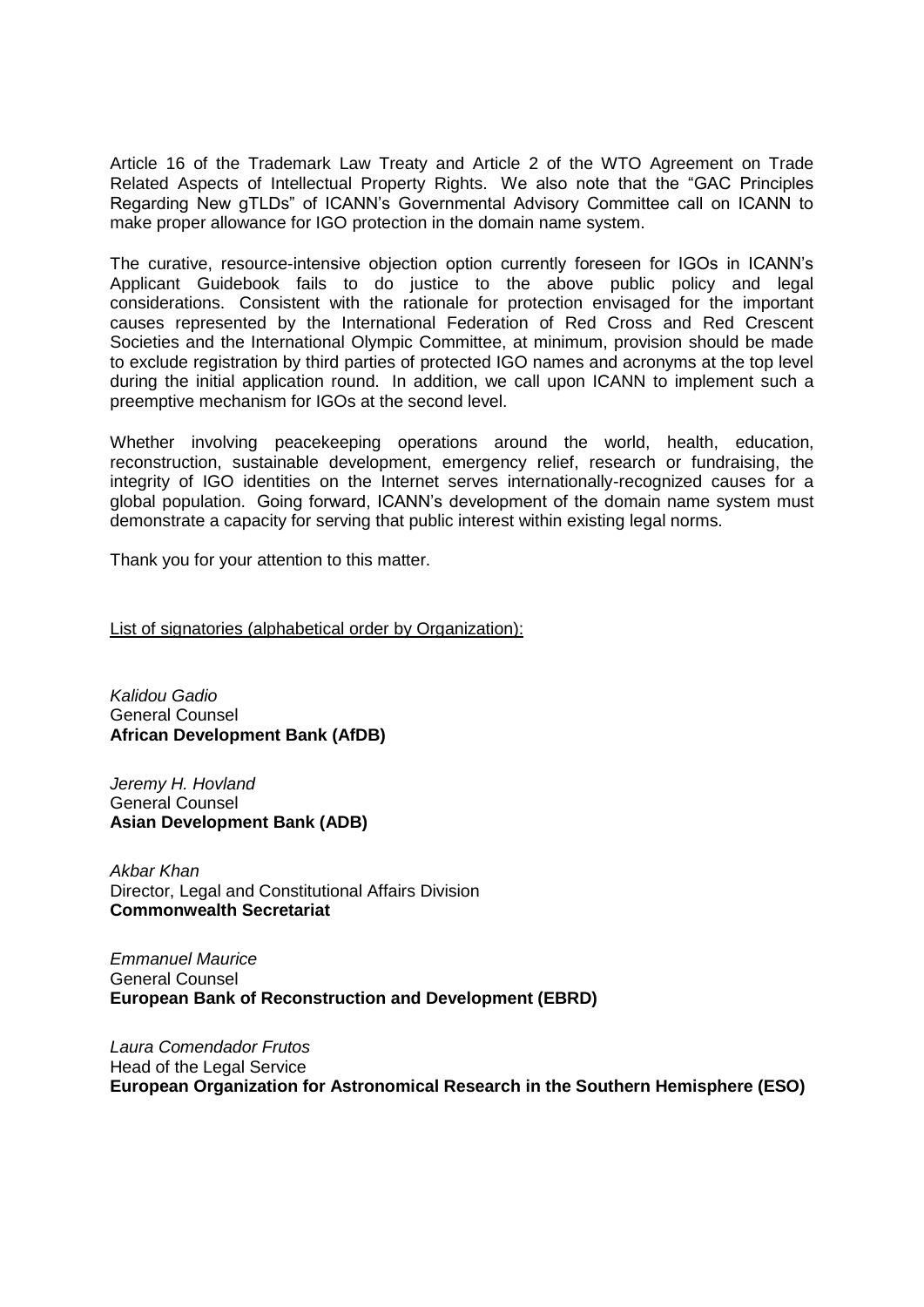*Eva-Maria Groniger-Voss* Legal Counsel **European Organization for Nuclear Research (CERN)**

*Marco Ferrazzani,*  Legal Counsel and Head of the Legal Department **European Space Agency (ESA)**

*Louis Gagnon* Legal Counsel **Food and Agriculture Organization (FAO)**

*John Scott* General Counsel a.i. **Inter-American Development Bank (IADB)**

*Monika Russell-Wood* Attorney **Inter-American Investment Corporation (IIC)**

*Peri Johnson* Director of the Office of Legal Affairs **International Atomic Energy Agency (IAEA)**

*Sigrid Arlen* Legal Adviser **International Bureau of Weights and Measures (BIPM)** 

*Michael Moran* Acting Assistant Director Cybersecurity and Crime INTERPOL representative to the GAC **International Criminal Police Organization (ICPO–INTERPOL)**

*Rutsel S.J. Martha* General Counsel **International Fund for Agricultural Development (IFAD)**

*Luc Derepas* Legal Adviser **International Labour Organization (ILO)**

*Rosalie Balkin* Director of Legal Affairs and External Relations **International Maritime Organization (IMO)**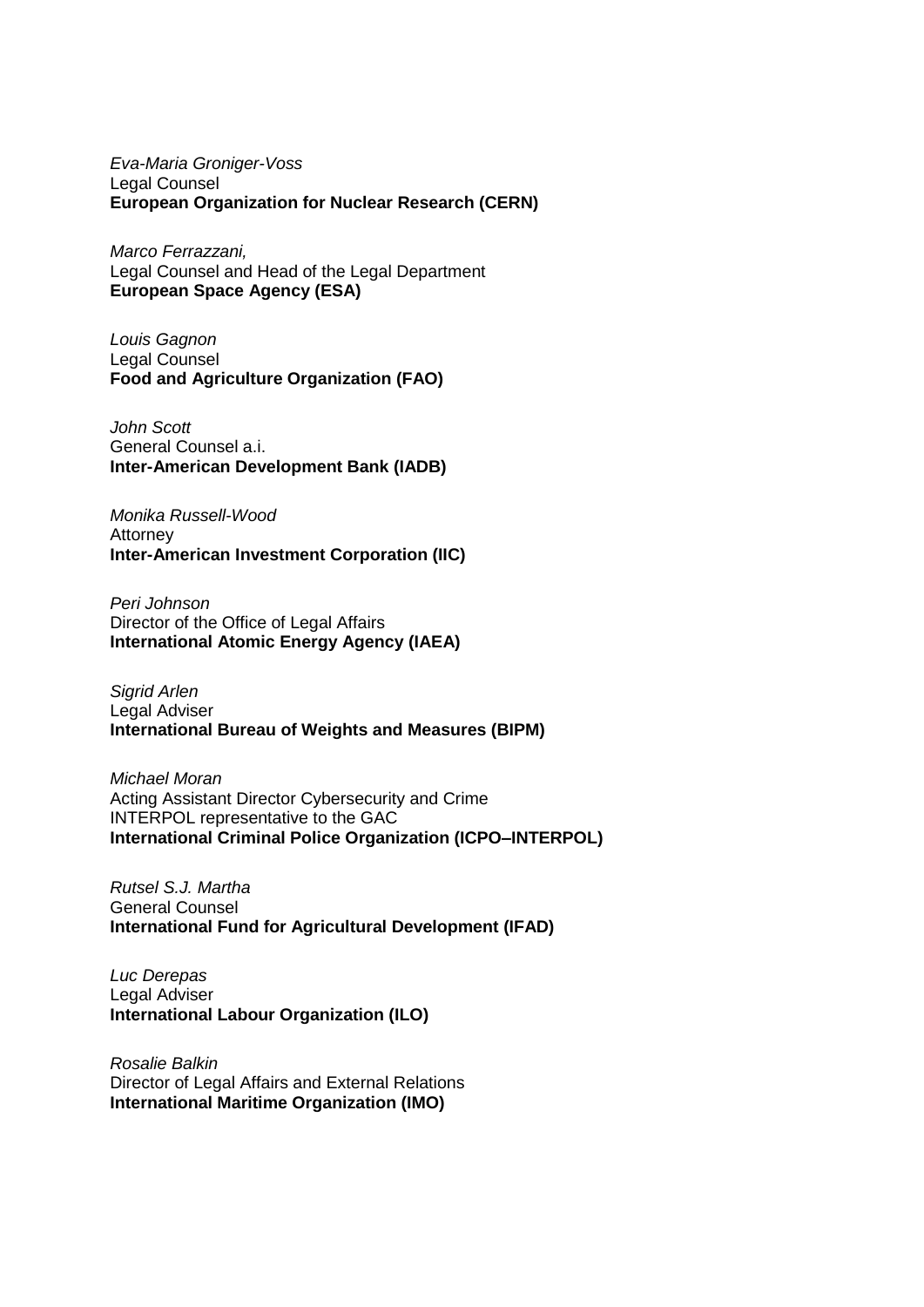*Sean Hagan* General Counsel and Director of the Legal Department **International Monetary Fund (IMF)**

*Johan Rautenbach* Legal Counsel **International Organization for Migration (IOM)** 

*Arnaud Guillot* Legal Adviser Head, Legal Affairs Unit **International Telecommunication Union (ITU)**

*Heikki Cantell,* General Counsel *Christina Stenvall-Kekkonen*, Chief Counsel **Nordic Investment Bank (NIB)** 

*Peter Olson* Legal Adviser **North Atlantic Treaty Organization (NATO)**

*Kenneth N. Frankel* The Legal Advisor to the Secretary General Director, Department of Legal Services **Organization of American States (OAS)**

*Nicola Bonucci* Director for Legal Affairs **Organisation for Economic Co-operation and Development (OECD)**

*Santiago Oñate* Legal Adviser **Organisation for the Prohibition of Chemical Weapons (OPCW)** 

*Patricia O'Brien* Under-Secretary-General for Legal Affairs and Legal Counsel **United Nations (UN)**

*Maria Vicien-Milburn* General Counsel **United Nations Educational, Scientific and Cultural Organization (UNESCO)**

*Behrouz Moradi*  Legal Adviser Director, Office of Legal Affairs **United Nations Industrial Development Organization (UNIDO)**